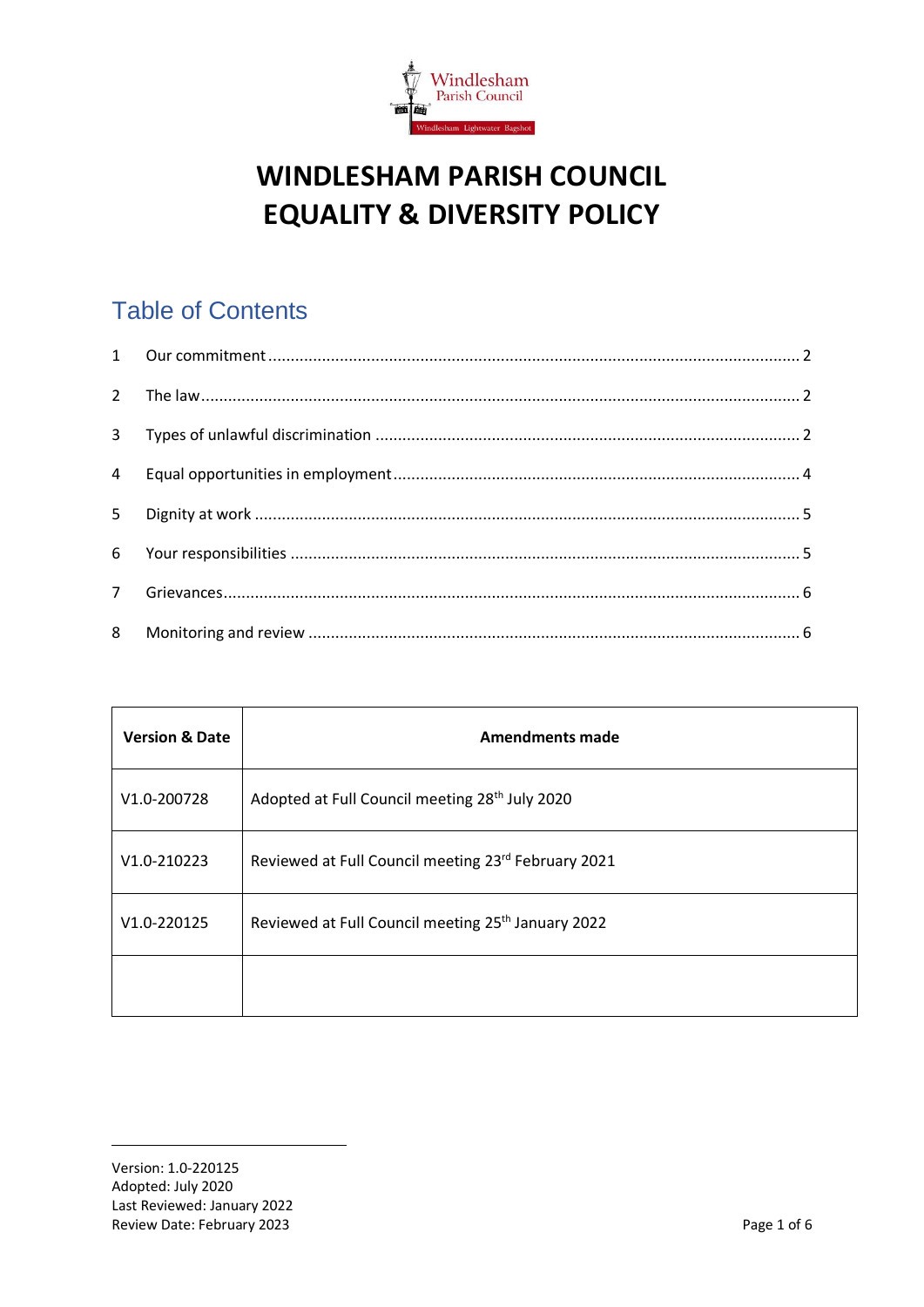

## <span id="page-1-0"></span>**1 Our commitment**

- 1.1 The council is committed to providing equal opportunities in employment and to avoiding unlawful discrimination.
- 1.2 This policy is intended to assist the council to put this commitment into practice. Compliance with this policy should also ensure that employees do not commit unlawful acts of discrimination.
- 1.3 Striving to ensure that the work environment is free of harassment and bullying and that everyone is treated with dignity and respect is an important aspect of ensuring equal opportunities in employment.

## <span id="page-1-1"></span>**2 The law**

- 2.1 It is unlawful to discriminate directly or indirectly in recruitment or employment because of age, disability, sex, gender reassignment, pregnancy, maternity, race (which includes colour, nationality, caste and ethnic or national origins), sexual orientation, religion or belief, or because someone is married or in a civil partnership. These are known as "protected characteristics" as laid out in the Equalities Act 2010.
- 2.2 Discrimination after employment may also be unlawful, e.g. refusing to give a reference for a reason related to one of the protected characteristics.
- 2.3 The council will not discriminate against or harass a member of the public in the provision of services or goods. It is unlawful to fail to make reasonable adjustments to overcome barriers to using services caused by disability. The duty to make reasonable adjustments includes the removal, adaptation or alteration of physical features, if the physical features make it impossible or unreasonably difficult for people with disabilities to make use of services. In addition, service providers have an obligation to think ahead and address any barriers that may impede people with disabilities from accessing a service.

## <span id="page-1-2"></span>**3 Types of unlawful discrimination**

3.1 **Direct discrimination** is where a person is treated less favourably than another because of a protected characteristic.

In limited circumstances, employers can directly discriminate against an individual for a reason related to any of the protected characteristics where there is an occupational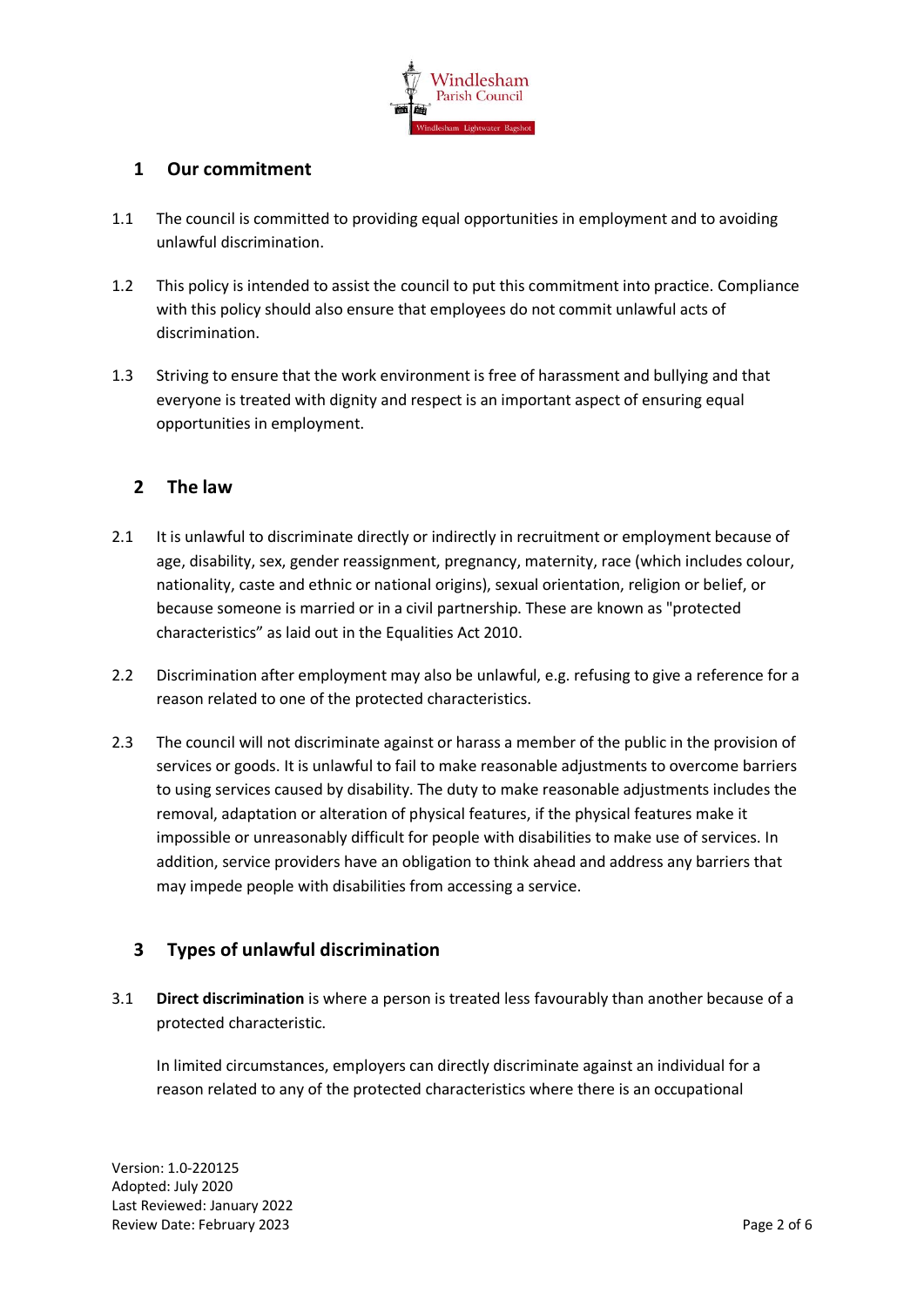

requirement. The occupational requirement must be crucial to the post and a proportionate means of achieving a legitimate aim.

- 3.2 **Indirect discrimination** is where a provision, criterion or practice is applied that is discriminatory in relation to individuals who have a relevant protected characteristic such that it would be to the detriment of people who share that protected characteristic compared with people who do not, and it cannot be shown to be a proportionate means of achieving a legitimate aim.
- 3.3 **Harassment** is where there is unwanted conduct, related to one of the protected characteristics (other than marriage and civil partnership, and pregnancy and maternity) that has the purpose or effect of violating a person's dignity; or creating an intimidating, hostile, degrading, humiliating or offensive environment. It does not matter whether or not this effect was intended by the person responsible for the conduct.
- 3.4 **Associative discrimination** is where an individual is directly discriminated against or harassed for association with another individual who has a protected characteristic.
- 3.5 **Perceptive discrimination** is where an individual is directly discriminated against or harassed based on a perception that he/she has a particular protected characteristic when he/she does not, in fact, have that protected characteristic.
- 3.6 **Third-party harassment** occurs where an employee is harassed and the harassment is related to a protected characteristic, by third parties.
- 3.7 **Victimisation** occurs where an employee is subjected to a detriment, such as being denied a training opportunity or a promotion because he/she made or supported a complaint or raised a grievance under the Equality Act 2010, or because he/she is suspected of doing so. However, an employee is not protected from victimisation if he/she acted maliciously or made or supported an untrue complaint.
- 3.8 Failure to make reasonable adjustments is where a physical feature or a provision, criterion or practice puts a person with disabilities at a substantial disadvantage compared with someone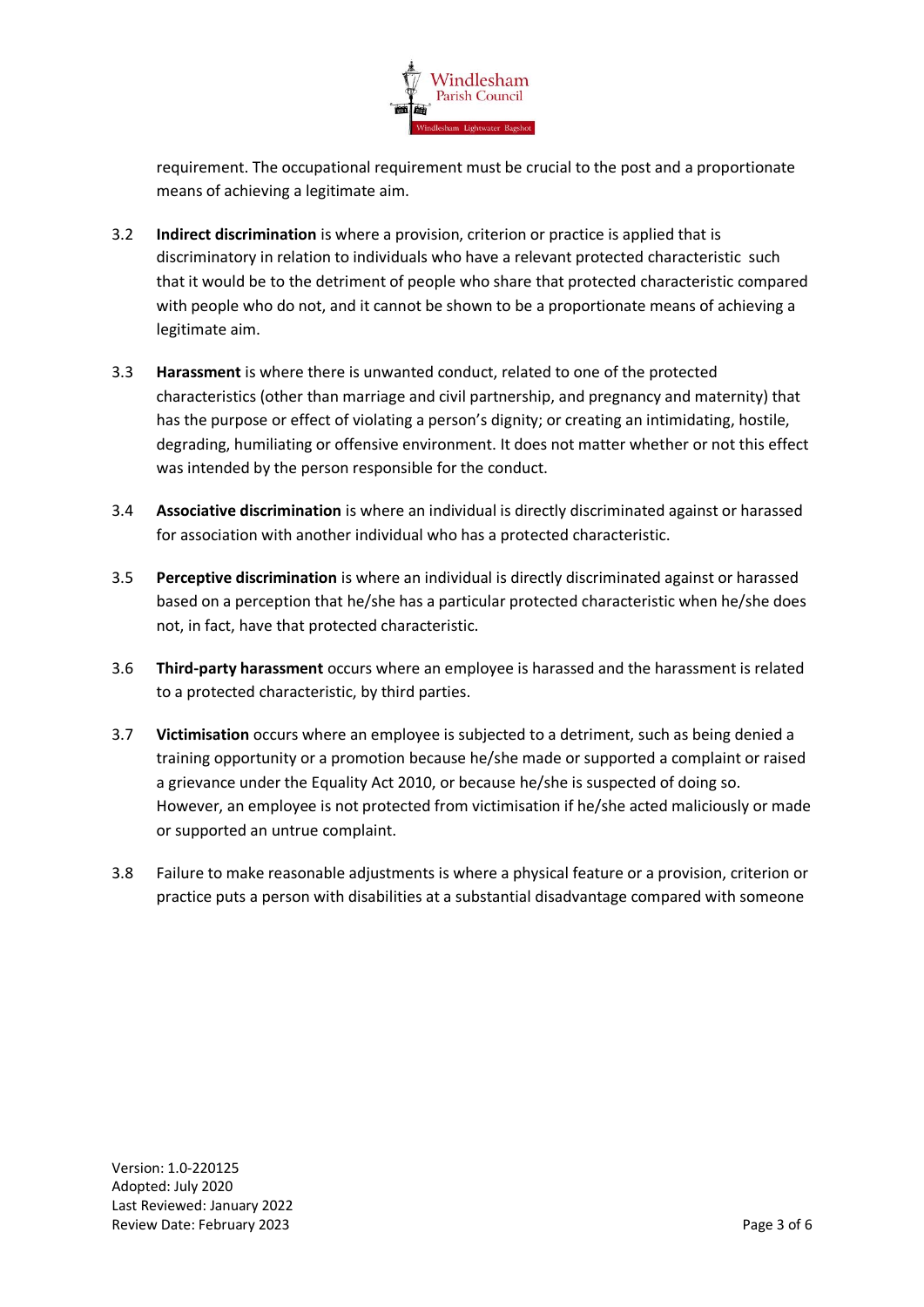

who does not have that protected characteristic and the employer has failed to make reasonable adjustments to enable the disabled person to overcome the disadvantage.

## <span id="page-3-0"></span>**4 Equal opportunities in employment**

4.1 The council will avoid unlawful discrimination in all aspects of employment including recruitment, promotion, opportunities for training, pay and benefits, discipline and selection for redundancy.

#### **4.2 Recruitment**

Person and job specifications will be limited to those requirements that are necessary for the effective performance of the job. Candidates for employment or promotion will be assessed objectively against the requirements for the job, taking account of any reasonable adjustments that may be required for candidates with a disability. Disability and personal or home commitments will not form the basis of employment decisions except where necessary.

#### **4.3 Working practices**

The council will consider any possible indirectly discriminatory effect of its standard working practices, including the number of hours to be worked, the times at which these are to be worked and the place at which work is to be done, when considering requests for variations to these standard working practices and will refuse such requests only if the council considers it has good reasons, unrelated to any protected characteristic, for doing so. The council will comply with its obligations in relation to statutory requests for contract variations. The council will also make reasonable adjustments to its standard working practices to overcome barriers caused by disability.

#### **4.4 Equal opportunities monitoring**

The council will monitor the ethnic, gender and age composition of the existing workforce and of applicants for jobs (including promotion), and the number of people with disabilities within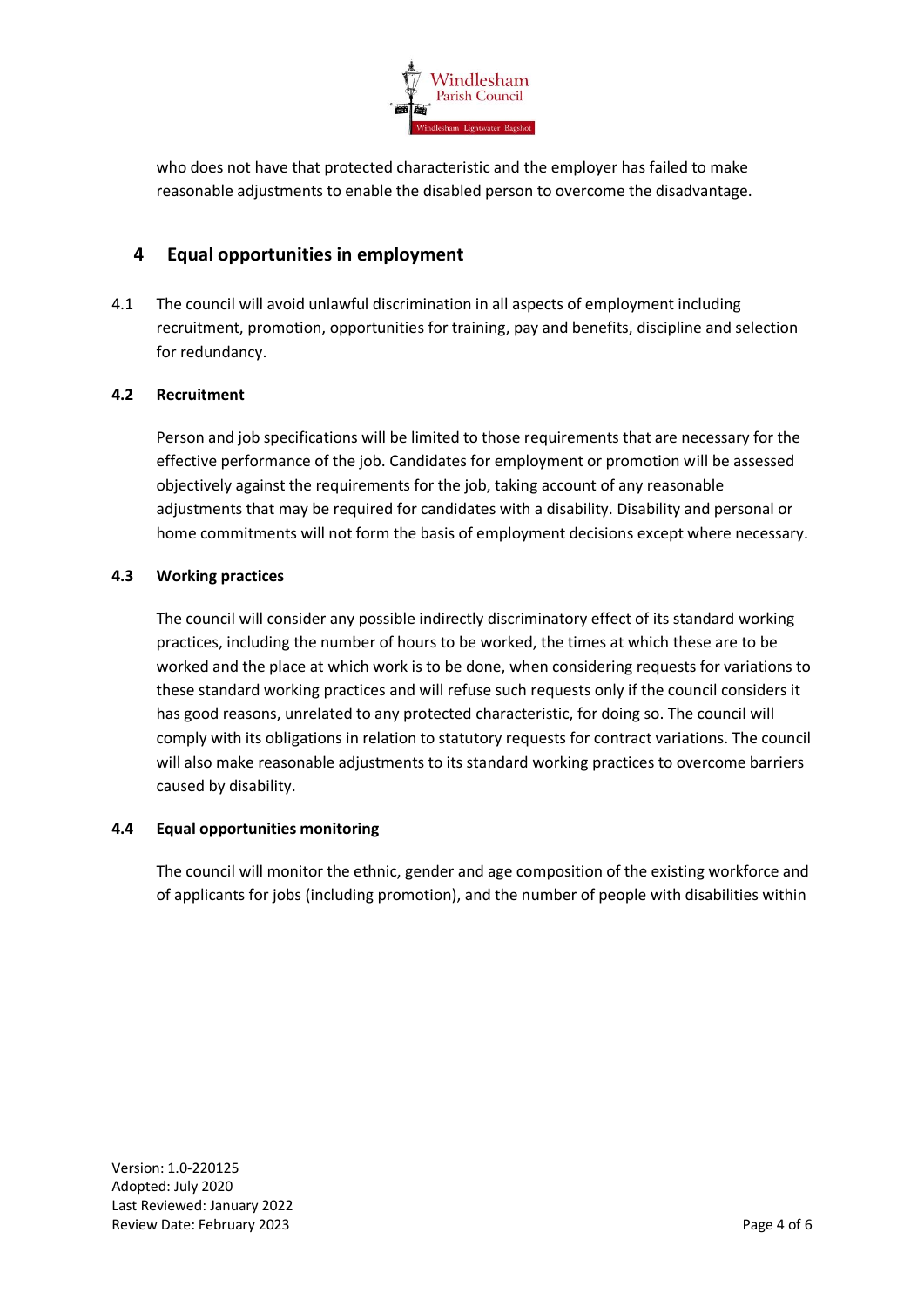

these groups, and will consider and take any appropriate action to address any problems that may be identified as a result of the monitoring process.

The council treats personal data collected for reviewing equality and diversity in accordance with the data protection policy. Information about how data is used and the basis for processing is provided in the council's privacy notices and data protection policy.

## <span id="page-4-0"></span>**5 Dignity at work**

**5.1** The council has a separate dignity at work policy concerning issues of bullying and harassment on any ground, and how complaints of this type will be dealt with.

#### **5.2 People not employed by the council**

The council will not discriminate unlawfully against those using or seeking to use the services provided by the council.

You should report any bullying or harassment by suppliers, visitors or others to the council who will take appropriate action.

#### **5.3 Training**

The council will raise awareness of equal opportunities to those likely to be involved in recruitment or other decision making where equal opportunities issues are likely to arise.

The council will raise awareness of all staff engaged to work at the council to help them understand their rights and responsibilities under the dignity at work policy and what they can do to help create a working environment free of bullying and harassment.

## <span id="page-4-1"></span>**6 Your responsibilities**

- 6.1 Every employee is required to assist the council to meet its commitment to provide equal opportunities in employment and avoid unlawful discrimination. Employees can be held personally liable as well as, or instead of, the council for any act of unlawful discrimination. Employees who commit serious acts of harassment may be guilty of a criminal offence.
- 6.2 Acts of discrimination, harassment, bullying or victimisation against employees or customers are disciplinary offences and will be dealt with under the council's disciplinary procedure. Discrimination, harassment, bullying or victimisation may constitute gross misconduct and could lead to dismissal without notice.